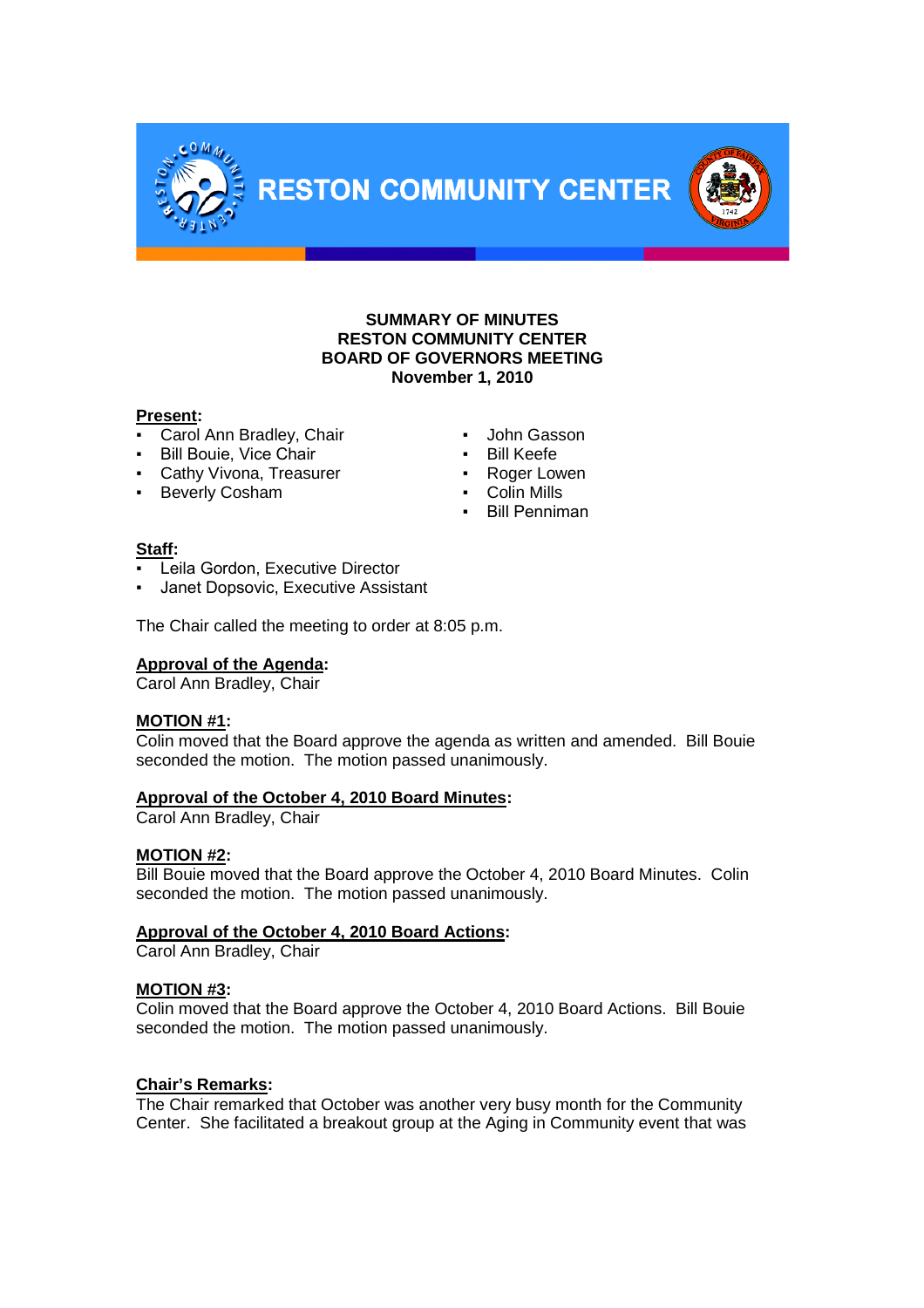attended by over 300 people, 220 of whom had pre-registered. Four representatives from different types of "aging in place" models shared their experience of how their communities helped people age in community. After that, the group divided into breakout sessions where they could share their concerns. There are 71 people who indicated an interest in the next steps, and they have been invited to attend a session on November  $16<sup>th</sup>$  at RCC. We are hoping that this initiative will be ongoing and that Reston's solutions to "aging in place" come from the community.

Carol indicated that the events with Paul Goldberger, award wining architecture writer, were terrific and stated that he is an outstanding, philosophical thinker about architecture and design.

Carol attended the exhibit at the Reston Historic Trust. The exhibit is one part of the Reston Town Center 20<sup>th</sup> Anniversary Celebration.

Carol represented RCC at the Reston Environmental Action (REACT) annual meeting and informed them about all of the wonderful ways RCC responds to environmental issues. REACT was impressed with RCC's initiatives.

The Chair has participated in a taping of Reston residents for *Reston: The Opera.* The interviews may be incorporated into the opera.

#### **Citizens Input:**

No citizens were present.

#### **Board Member Input on Activities Attended:**

Bill Keefe has been taking the digital photography classes and stated that Walt is a great instructor. He is looking forward to more classes. Bill K. also attended the luncheon and presentation with Paul Goldberger and was impressed with Mr. Goldberger's knowledge about master planning issues. Bill suggested that we invite Mr. Goldberger back in five years to see how well Reston will have evolved by then. Bill also attended the Urban Land Institute Conference (ULI) with Hunter Richardson. ULI's fall conference focused on trends in real estate particularly with regard to the economy. Bill attended revitalization meetings, visited Silver Spring, Maryland, and attended presentations on the White Flint/Rockville, and Tysons Corner plans.

Roger Lowen attended the Paul Goldberger presentation and enjoyed it. He stated that a main concern he took away from the presentation is that major transportation networks work only when there is a good connector service to get people to the major stops. Roger attended the RTC 20<sup>th</sup> Anniversary exhibit at the Reston Museum. Cathy Hudgins gave an excellent briefing and discussion about the role that RCC plays in the community. Roger attended the presentation of *Wonderful Town*, noting that it was a lot of fun.

Cathy Vivona attended the Paul Goldberger presentation, the Aging in Community event, and continues to play bridge.

Bill Bouie has attended several meetings with the Park Authority, IPAR and the Reston Association Parks/Recreation Master Plan Committee. He informed the Board that the Committee has made a firm recommendation to the RA Board to move forward with improvements at Browns Chapel. There has been some progress along these lines, and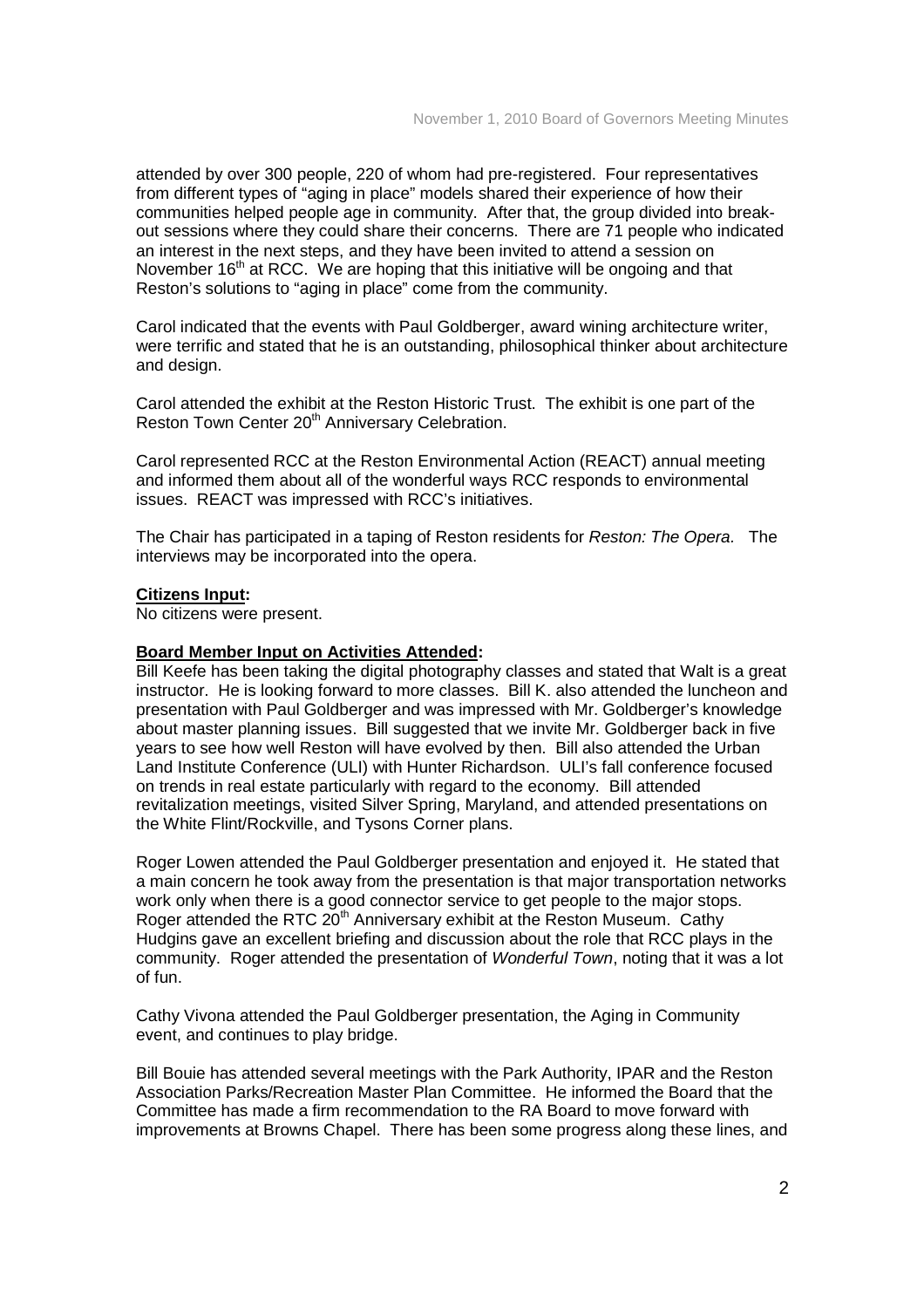he believes the RA Board is going to put forth a referendum about tennis courts and other improvements. Bill B. announced that the Park Authority was named the Best Park System in the United States by the National Recreation and Parks Association (NRPA) in the large city/county category; beating out places like New York City and Minneapolis. Fairfax City also won a medal in the competition. Bill B. attended the Orientation with Supervisor Hudgins.

Bill Penniman stated that although he has been out of the country for most of October, he attended the Board Orientation and the Finance Committee Meeting.

Colin attended the Paul Goldberger presentation and agreed that it was very informative. He is planning to see *Wonderful Town* before it closes.

Beverly attended the RTC 20<sup>th</sup> Anniversary event at the Reston Historic Trust. She went on the Reston Home Tour and attended the Paul Goldberger presentation, and the Aging in Community forum. She continues to participate in RCC's Senior Wii-Fit activity. After a two-week trip to Toronto, Beverly participated in a 2K walk for Brain Aneurism Awareness.

John Gasson reported that the Nature House LEED Gold Certification one-year celebration will be held November  $10<sup>th</sup>$  and that IPAR is planning an end-of-year celebration for December 8<sup>th</sup> at the Reston Sheraton.

#### **Committee Reports:**

Carol Ann Bradley, Chair

#### **Board Orientation – October 23, 2010.**

Bill Bouie, Vice Chair. Bill B. summarized the meeting for the Board. See attached report.

#### **Finance Committee – September 27, 2010.**

Cathy Vivona, Chair. Cathy summarized the meeting for the Board. See attached report.

#### **MOTION #4:**

Bill B. made a motion that the Board accept the committee reports. Colin seconded the motion. The motion passed unanimously.

#### **Nominating Committee and Proposed Officer Slate:**

Bill Bouie, Nominating Chair

Bill B. reviewed the proposed slate of officers for 2010-2011:

Beverly Cosham, Chair Colin Mills, Vice Chair Bill Bouie, Treasurer Bill Penniman, Secretary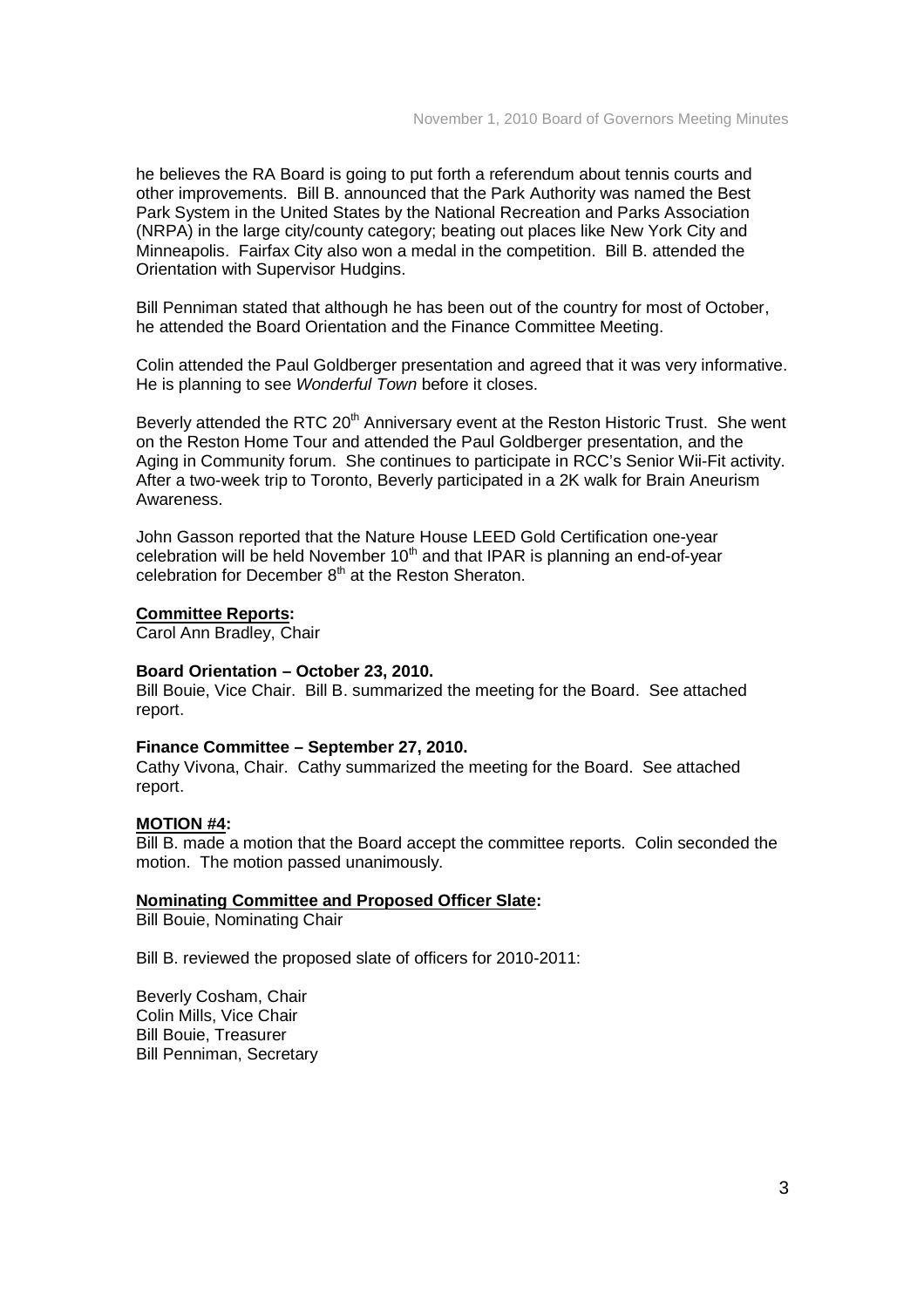## **Election and Seating of New Board Officers:**

#### **MOTION #5:**

Cathy Vivona moved that the Board approve the proposed slate. Roger Lowen seconded the motion. The motion passed unanimously.

The new officers were seated.

#### **Committee Assignments:**

Beverly Cosham, Chair

Beverly stated that she would present proposed committee and board community organization liaison assignments within the next few days. She asked Board members to let her know if there are any specific committees they would like to serve on. Once the process is complete, a new Board Contact Sheet will be distributed, and Leila will write a letter to each organization to let them know which Board member is their liaison.

#### **New Chair's Remarks:**

Beverly thanked Carol for her stellar job as Chair over the past two years and thanked everyone who was re-elected to the Board. She stated that she believes the Board is on track with all its duties and obligations and that she is looking forward to being the Chair. Beverly noted that the Board Retreat is scheduled for January 7-8.

#### **Executive Director's Report:**

Leila Gordon, Executive Director. See attached report. Leila thanked Bill P. for his work on the successful Preference Poll, which resulted in an increase of 18.6% in voter participation. She noted that there is now parity in the participation percentages of voters per zip code after years of a less voting participation from the 20194 zip code.

Regarding the Lake Anne Expansion, Leila passed around the 95% completion construction drawings for the Board to view. She drew the Board's particular attention to the pages relating to electricity, ceilings, walls, and utilities and noted that there will be sufficient power in all rooms. The drawings will be shared with Bob Simon and Lake Anne of Reston Condominium Association (LARCA) to get their feedback. We are working on the common element agreement which will allow us to install HVAC equipment adjacent to the unit we are renting from Mr. Simon. Separate agreements must be signed by Mr. Simon and LARCA, and a side agreement made regarding the common area element between Mr. Simon and Fairfax County; then LARCA must approve the proposed design for the common area element before it is submitted to the Fairfax County Architectural Review Board (ARB) as the property is in an historic district. After the ARB gives its approval, it will be presented to the Reston Association Design Review Board. Leila reported that because of his familiarity with these processes Bill Keefe will provide us with guidance. Leila showed the Board "before" pictures of the site and an artist's rendering of the proposed construction outcome.

Leila indicated that we will be using the same general contractor for the RCC Lake Anne work that we used for our Natatorium renovation.

Leila reported that the Winter/Spring Program Guide is on target for delivery in the third week of November. Early priority registration for Small District 5 residents will start on December 1<sup>st</sup>.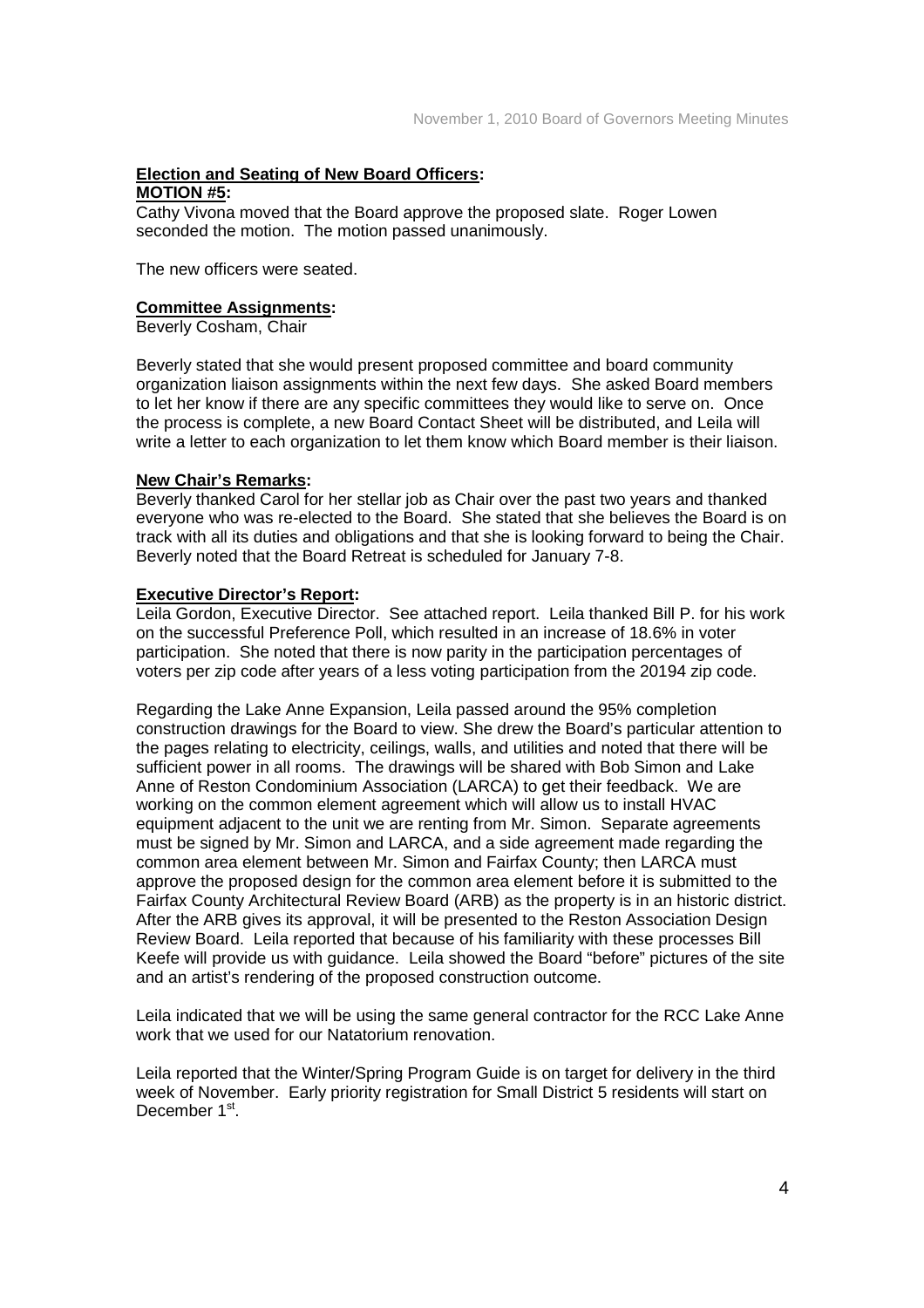October was a busy month for RCC, and Leila noted that many of the events the Board attended involved partnerships with other Reston organizations.

Bill P. asked about closures to take place during the Lake Anne renovations, to which Leila responded that classes and programs have been scheduled to work around the construction schedule, with the exception of the Ceramics Studio, which may have to close for a couple of weekends during the process.

# **Closed Session**

## **MOTION #6**

Cathy moved that the Board go into closed session to discuss a personnel matter. Colin seconded the motion. The motion passed unanimously.

The Closed Session was convened at 8:50 p.m. to hold a discussion regarding a personnel matter pursuant to Virginia Code §2.2-3711 and the applicable exemption from open meeting requirements provided in subsection A.

#### **MOTION #7**

Bill P. moved to certify that no resolution, rule, contract, regulation, or motion was adopted, passed, or agreed to in the Closed Session as confirmed by unanimous vote of those present at the conclusion of the Closed Session at 9:20 p.m. Bill B. seconded the motion. The motion passed unanimously.

Beverly asked the Board members to consider being part of the Personnel Committee.

#### **MOTION #8**

Bill K. moved that the meeting be adjourned. Bill B. seconded the motion. The motion passed unanimously.

The Chair adjourned the meeting at 9:21 p.m.

William Penniman, Board Secretary

Date: November 10, 2010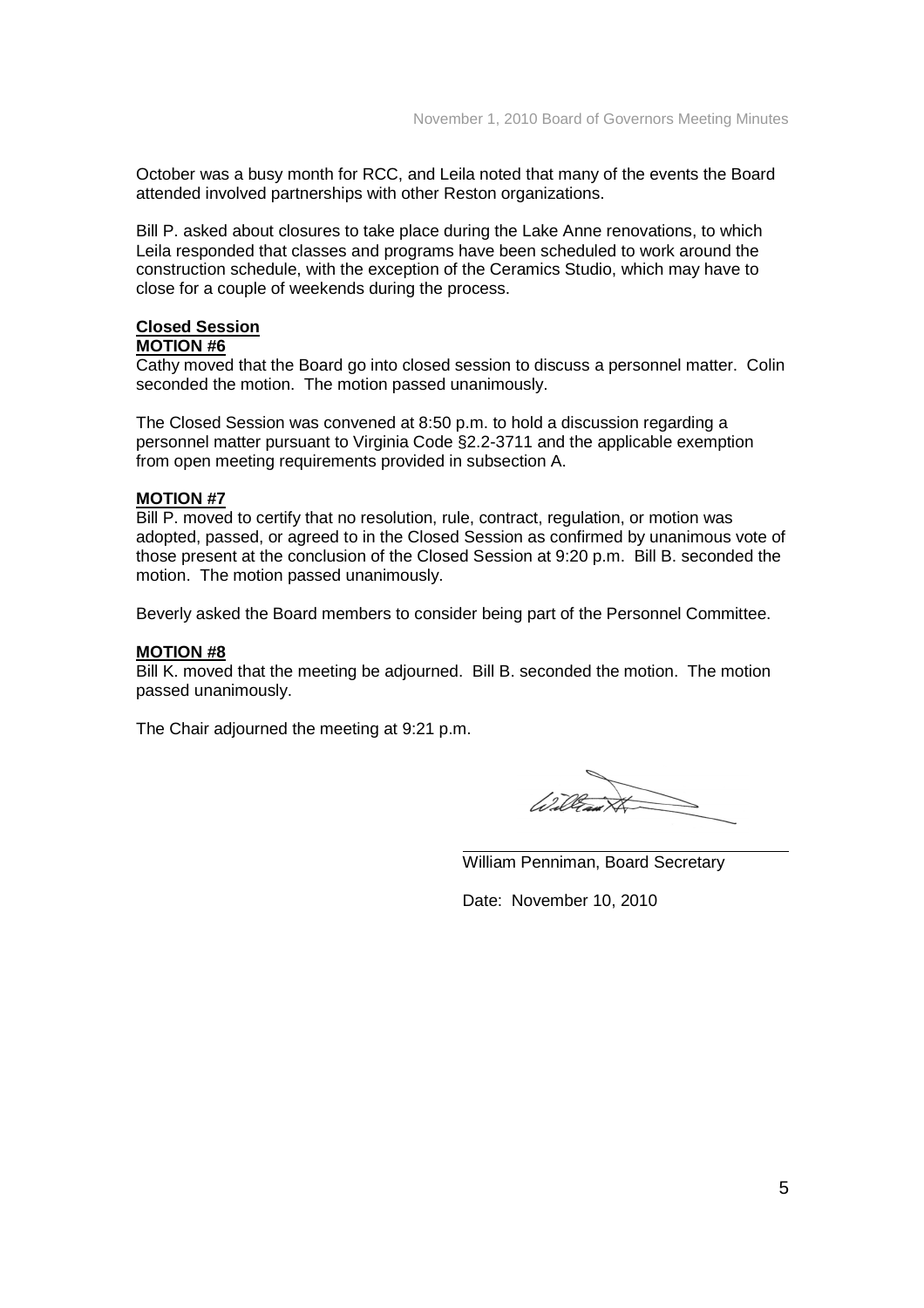#### **RESTON COMMUNITY CENTER BOARD ACTIONS TAKEN AT BOARD OF GOVERNORS MEETING ON NOVEMBER 1, 2010**

| 10-1101-1       | Bd | That the Board approve the agenda as<br>amended.                    |
|-----------------|----|---------------------------------------------------------------------|
| 10-1101-2       |    | That the Board approve the October 4, 2010<br><b>Board minutes.</b> |
| 10-1101-3       | Bd | That the Board approve the October 4, 2010<br><b>Board actions.</b> |
| 10-1101-4       | Bd | That the Board approve the Committee reports.                       |
| 10-1101-5       | Bd | That the Board approve the proposed slate of<br>officers.           |
| 10-1101-6       | Bd | That the board go into closed session.                              |
| 10-1101-7       | Bd | That the board come out of closed session.                          |
| $10 - 1101 - 8$ | Bd | That the meeting be adjourned.                                      |

Wille

\_\_\_\_\_\_\_\_\_\_\_\_\_\_\_\_\_\_\_\_\_\_\_\_\_

William Penniman, Board Secretary

Date: November 10, 2010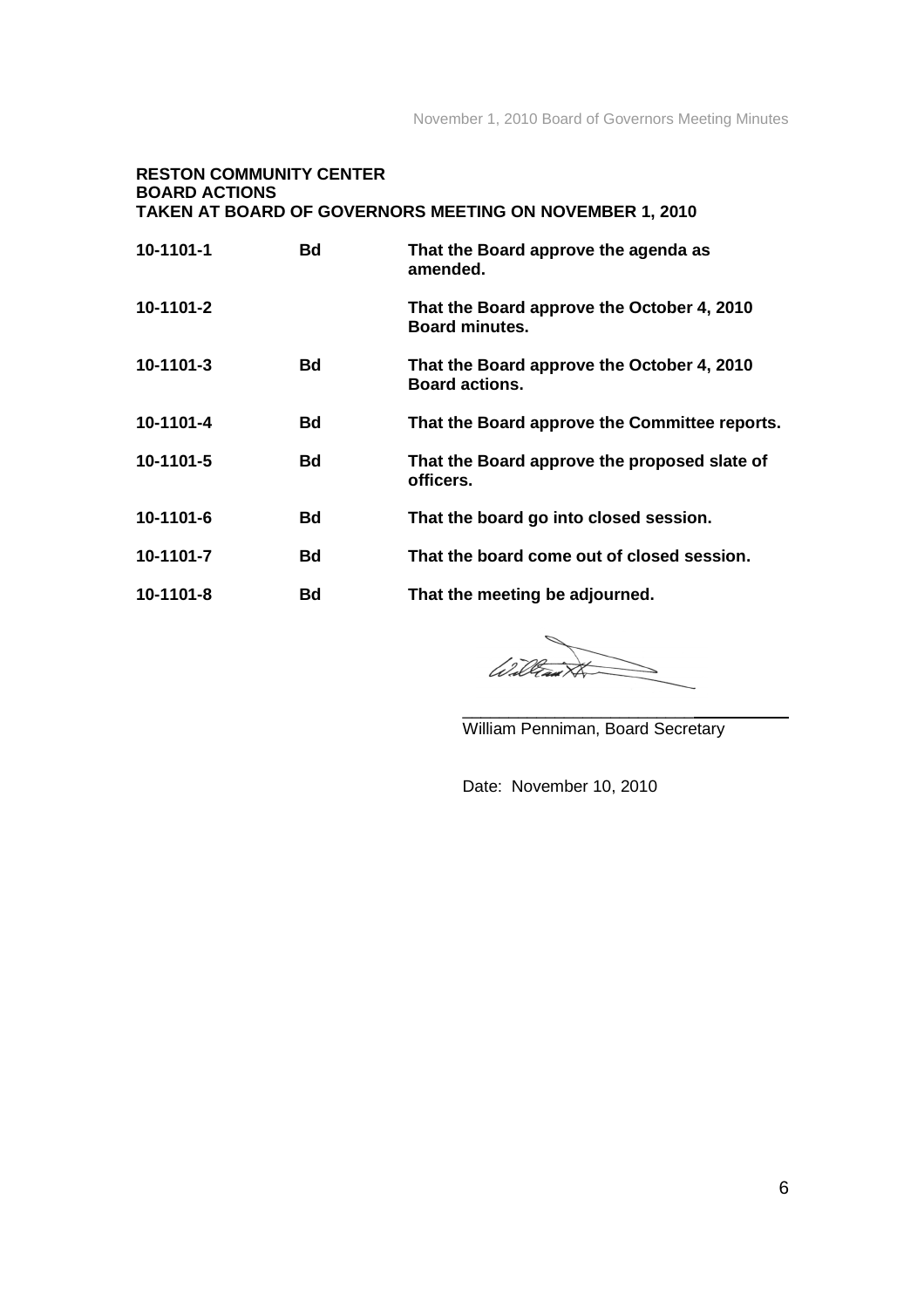

# **M E M O R A N D U M**

**DATE:** October 28, 2010

**TO:** RCC Board of Governors

**FROM:** Bill Bouie Vice Chair

**SUBJECT:** October 23, 2010 New Board Orientation with Supervisor Hudgins

Board members met with Supervisor Hudgins to hear her input to the upcoming year and issues that relate to RCC. Present were:

- Bill Bouie, RCC Board Vice Chair
- **Bill Keefe**
- Bill Penniman
- Roger Lowen

Attending from the RCC staff:

**EXECUTE:** Leila Gordon, Executive Director

Also attending was Supervisor Catherine M. Hudgins.

The Vice Chair called the meeting to order at 9:10 a.m.

Supervisor Hudgins greeted the Board members present and congratulated members Bill Keefe and Roger Lowen on their successful Preference Poll. She commended the RCC Board of Governors for the many efforts undertaken by them in the past couple of years to collaborate with other community organizations and to deliver many outstanding programs, events and activities as a result.

Supervisor Hudgins went on to discuss at length her thoughts regarding the challenges associated with establishment of robust public transportation options, aside from and complementary to Metrorail, in Reston. She informed those present of her colleagues' on the Board of Supervisors and School Board efforts to look at the transportation systems and related needs of both entities, County agencies and schools, and see what synergies and opportunities may exist to cooperate and create efficiencies. She described the links between issues in the community related to reducing traffic congestion, seniors' lifestyle concerns with respect to transportation, and young people's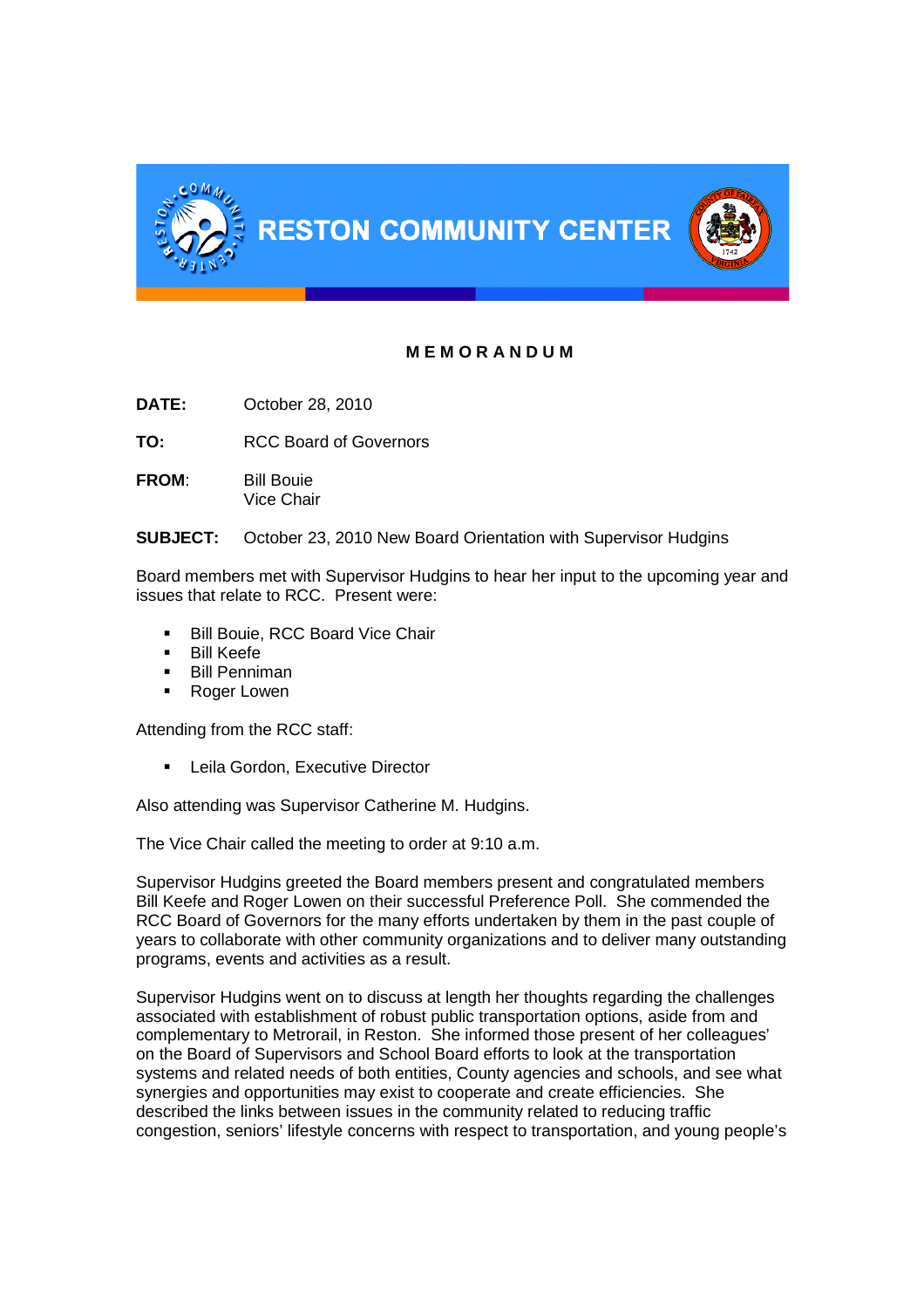needs for transportation outside of getting to and from school. Board members and the Supervisor discussed these elements and agreed that they represent challenges and opportunities that relate to RCC and its mission.

Bill Penniman expressed some thoughts regarding the County's approach to revenue support for the County budget. Supervisor Hudgins described the Budget planning process and her hope that Bill P. and others would assist her on the Hunter Mill Budget Committee to help formulate solutions and approaches to budget-related challenges. Board members asserted their desire to continue the productive working relationship with Supervisor Hudgins' office and the involvement in the Reston Master Plan Special Study Task Force as well as other initiatives originating from either Cathy's office or the community.

A quorum of the Reston Community Center Board not being present, no business was conducted.

The orientation meeting adjourned at 10:10 a.m.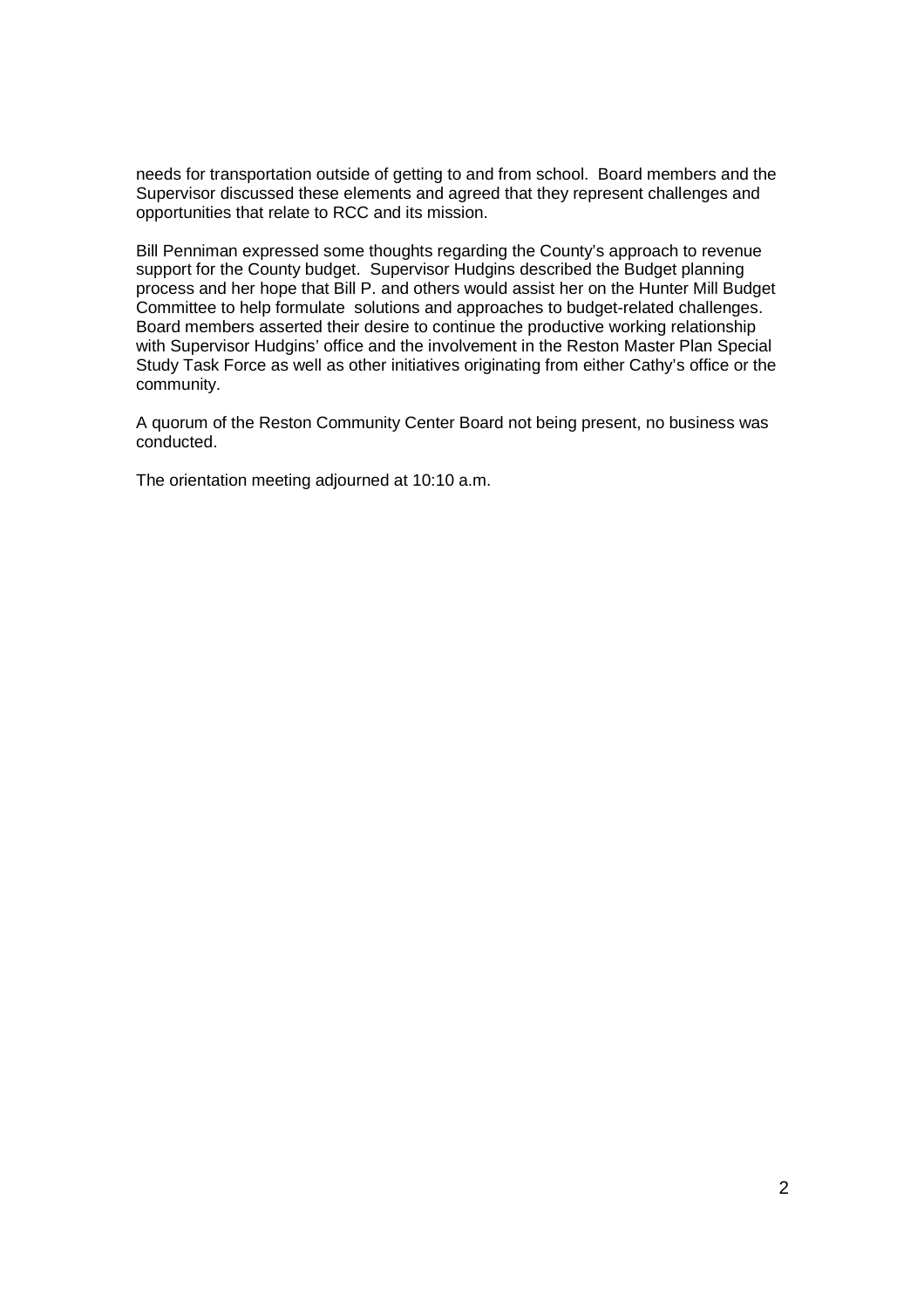

# **M E M O R A N D U M**

**DATE:** October 27, 2010

**TO:** RCC Board of Governors

**FROM**: Cathy Vivona Chair, Finance Committee

**SUBJECT:** October 25, 2010 Finance Committee Meeting

The Finance Committee met on Monday, October 25, 2010. Present were:

- **Carol Ann Bradley, RCC Board Chair**
- **Colin Mills**
- **Bill Penniman**
- **Cathy Vivona, Chair**

Attending from the RCC staff:

- Leila Gordon, Executive Director Janet Dopsovic, Executive Assistant
- Renata Wojcicki, Finance Director

The Chair called the meeting to order at 6:14 p.m.

Leila asked the committee to review the monthly financials and accompanying notes and to direct any questions to Renata. See attached report.

Cathy asked for clarification about whether there are any protocols for concluding the committee business for the end of the Board year. Leila responded that her check with Mike Long on this issue regarding the by-laws was that there are no mandated requirements for conclusion of business before the Board. Finishing routine business is usual, and in the case of the Finance Committee, that is typically accomplished with submission in September of the upcoming fiscal year budget.

#### **Revenue**

Bill P. asked whether there was any new information about projected tax revenues for FY12 and beyond. Renata stated that those figures are not typically provided by DTA until February.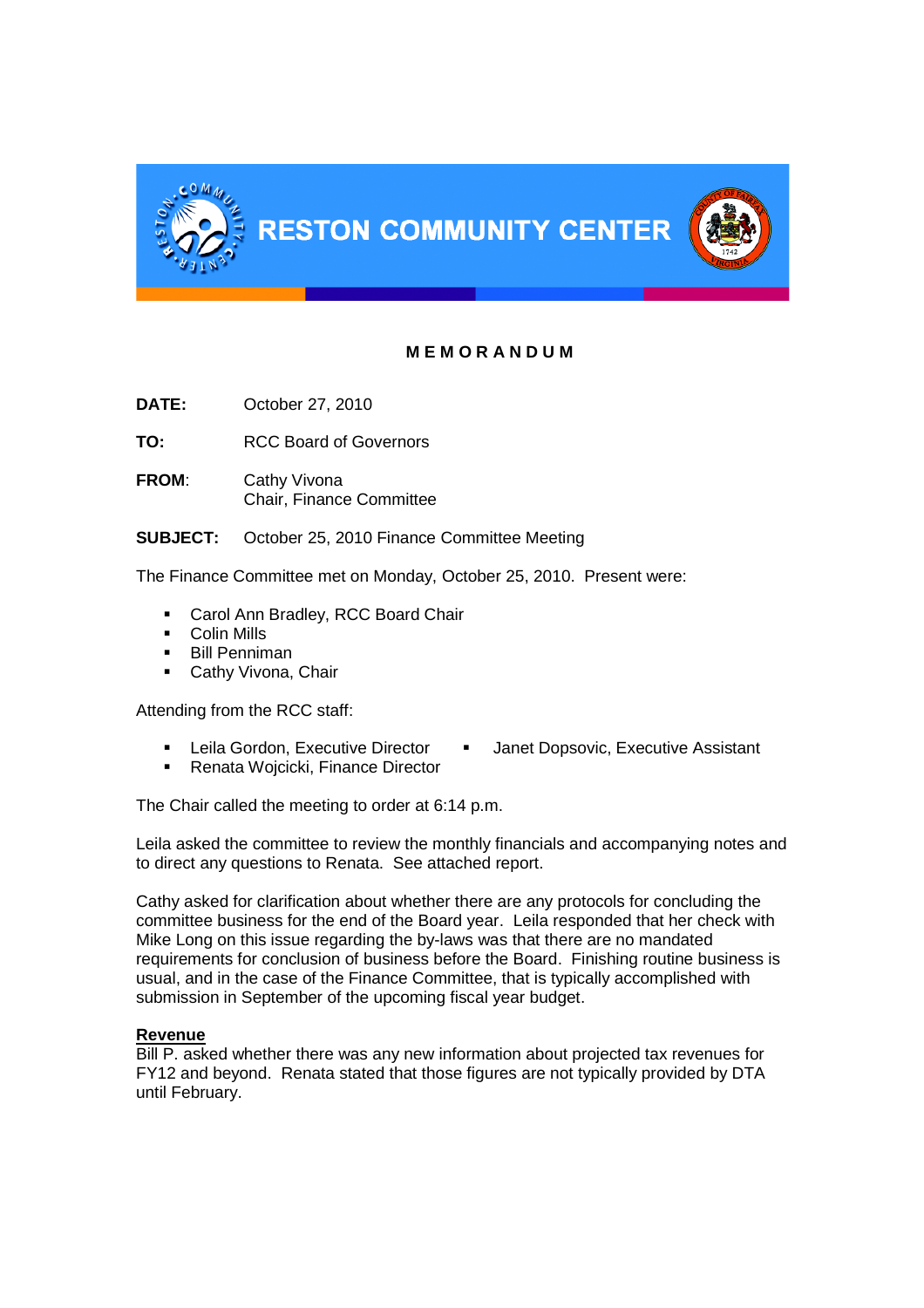### **Lake Anne Expansion**

Leila informed the committee that we are continuing on track with the Lake Anne Expansion and that we are working on the easement issue with LARCA and Bob Simon regarding the common area where we want to install our heat pumps for the HVAC system. The County will need to review and approve the agreement before it is signed. Leila also stated that the County needs to procure insurance policies and create a side agreement to our Lease to address the common element easement.

The next milestone is that the 95% completion of construction documents milestone is October 29<sup>th</sup>. Leila will provide a copy set to the Board at the November  $1<sup>st</sup>$  meeting.

Because this is an historic property, we will need approval from the County Architectural Review Board after the approval by the Lake Anne of Reston Condominimum Association (LARCA) and then approval by Reston Association's Design Review Board.

Bill P. asked for an estimate on the amount of time the facility will be closed, and Leila explained that we hope that the only times we will have to close the building is when the water is cut off for short periods of time as well as perhaps when the punch through of the walls occurs. She explained that the staff has taken the construction schedule into consideration for program scheduling.

#### **Operating**

Bill P. asked whether we would be on target with operating expenses if we took away the 43.34% encumbrance of \$664,637. Renata stated that we would.

Leila stated that we are not anticipating any big program or facility expenditure surprises.

#### **Capital Projects**

Leila informed the committee that we are awaiting bids on the chiller replacement. Cathy asked for clarification on Line 2 (HW LA Priority) and suggested that in the future the collective projects be separated by facility and listed.

Leila pointed out that the Community Room enhancements will take place next summer and that the allocation of those funds will be carried over.

Cathy asked if there were any further questions and as there were none, she asked if Renata had anything to add. Renata stated that the tax revenue and interest is being scrutinized for the 3<sup>rd</sup> Quarter review and that we should be able to interpret it in terms of making projections through the remainder of the year and perhaps into FY12.

Cathy clarified that the higher revenue for Youth was due to the fact that the figure represents the summer camp and fall registrations.

Cathy asked why we are ahead on Personnel projections, and Leila stated that it is due to the fact that we have a couple of vacancies.

Cathy asked where the pension figures were, and Leila explained that those figures are included in fringe benefits and not broken out in line items on these reports.

The Chair adjourned the meeting at 6:48 p.m.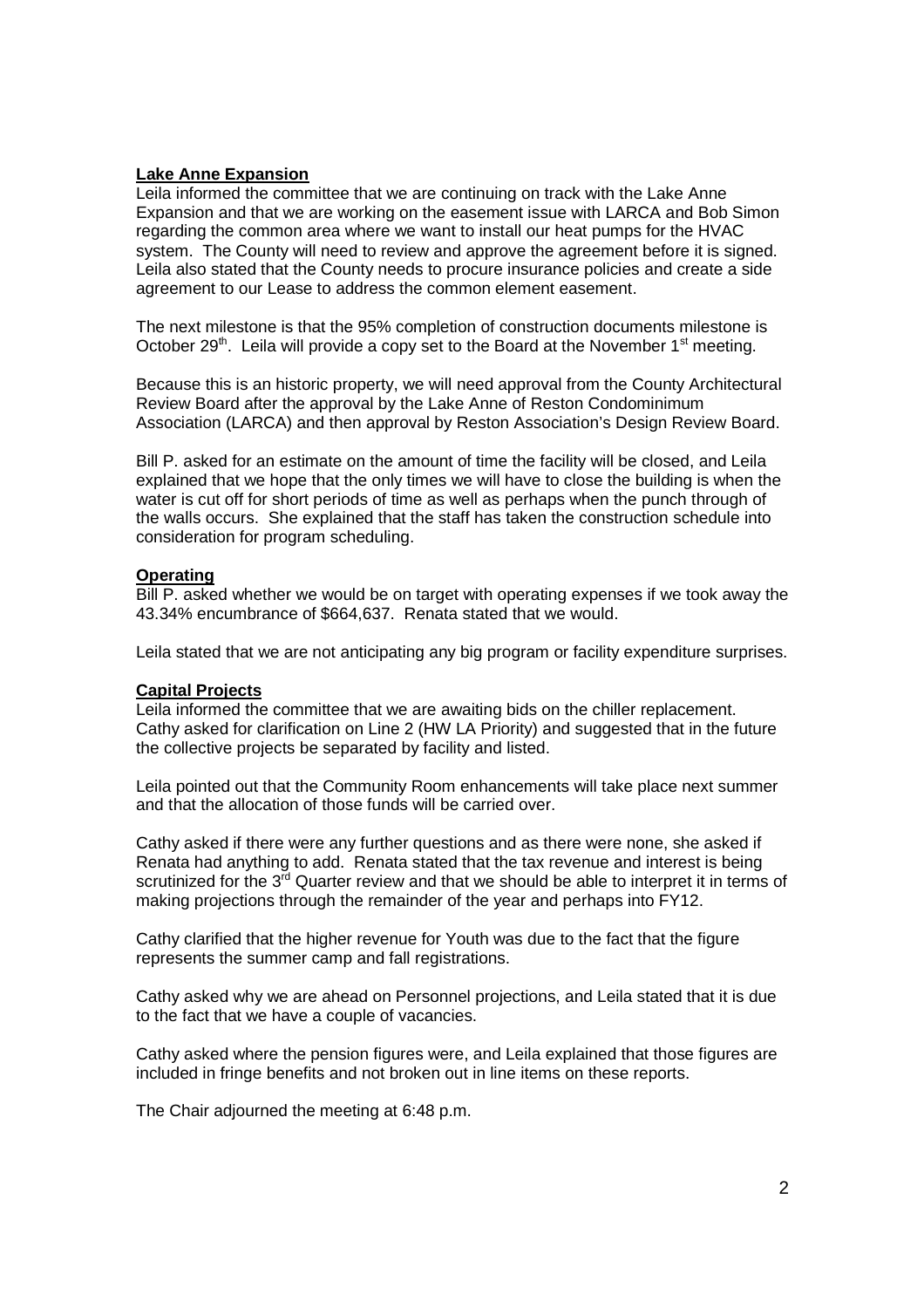| <b>Reston Community Center</b>     |               |                              |             |                 |             |                  |              |
|------------------------------------|---------------|------------------------------|-------------|-----------------|-------------|------------------|--------------|
| <b>Budget vs Actuals Worksheet</b> |               |                              |             |                 |             |                  |              |
| 30-Sep-10                          |               |                              |             |                 |             |                  |              |
| 100%/12*3mos=24.99%                |               |                              |             |                 |             |                  |              |
| <b>Beginning Fund Balance</b>      | \$8,746,168   |                              |             |                 |             |                  |              |
| <b>Est. Y-End Fund Balance</b>     | \$6,551,648   |                              |             |                 |             |                  |              |
|                                    |               |                              |             |                 |             |                  |              |
|                                    | <b>Budget</b> |                              |             |                 |             | <b>REMAINING</b> | <b>YTD %</b> |
| <b>Revenue</b>                     | <b>FY11</b>   | <b>Aug</b>                   | <b>Sept</b> | <b>ENCUMBR.</b> | <b>YTD</b>  | <b>BALANCE</b>   | actual       |
| Administration                     | \$6,860,569   | 192,978                      | 31,591      |                 | \$3,045,511 | 3,815,058        | 44.39%       |
| 2 Performing Arts-Theatre Admiss.  | 49,500        | 9,780                        | 10,840      |                 | 20,620      | 28,880           | 41.66%       |
| 3 PA Theatre Rental                | 22,990        | 184                          | 985         |                 | 2,169       | 20,821           | 9.44%        |
| 4 PA Cultural Activities/ Arts Org | 0             |                              | 426         |                 | 426         | (426)            | 0.00%        |
| 5 Aquatics Classes/drop-in         | 270,000       | 40,974                       | 11,699      |                 | 71,010      | 198,990          | 26.30%       |
| 6 Aquatic Rental                   | 18,000        |                              | 6,550       |                 | 6,775       | 11,225           | 37.64%       |
| General Programs Admin             | 0             |                              |             |                 | $\Omega$    | 0                | 0.00%        |
| 8 Teens                            | 65,288        | 2,364                        | 329         |                 | 36,973      | 28,315           | 56.63%       |
| 9 Senior                           | 54,200        | 21,018                       | 2,547       |                 | 30,700      | 23,501           | 56.64%       |
| 10 Youth                           | 86.464        | 6,395                        | 1,315       |                 | 65,160      | 21,304           | 75.36%       |
| 11 Adult                           | 122,968       | 34,748                       | 7,419       |                 | 48,588      | 74,380           | 39.51%       |
| 12 Community Events                | 0             | 1,500                        |             |                 | 1.500       | (1,500)          | 0.00%        |
| 13 Arts Education                  | 105,608       | 22,714                       | 2,473       |                 | 71,367      | 34,241           | 67.58%       |
| Total RCC Revenue \$7,655,587      |               | $332,654$ \$<br>$\mathbf{s}$ | $76,176$ \$ |                 |             | 4,254,789        | 44.42%       |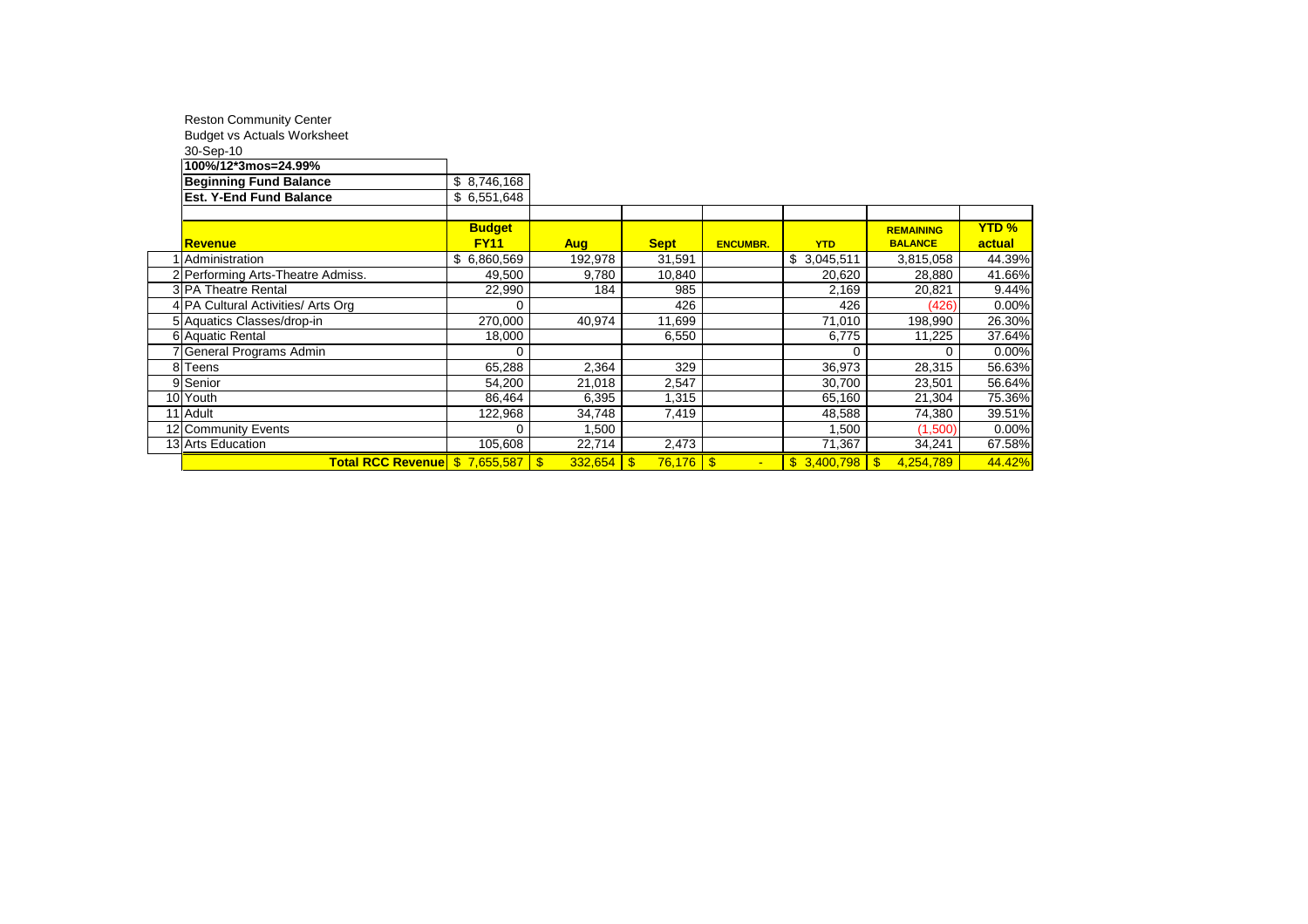| <b>Reston Community Center</b>     |             |
|------------------------------------|-------------|
| <b>Budget vs Actuals Worksheet</b> |             |
| 30-Sep-10                          |             |
| 100%/12*3mos=24.99%                |             |
| <b>Beginning Fund Balance</b>      | \$8,746,168 |
| <b>Est. Y-End Fund Balance</b>     | \$6.551.648 |

|                                    | <b>Budget</b> |         |             |                 |               | <b>REMAINING</b> | % Budget        |
|------------------------------------|---------------|---------|-------------|-----------------|---------------|------------------|-----------------|
| <b>Personnel Expenses</b>          | <b>FY11</b>   | Aug     | <b>Sept</b> | <b>ENCUMBR.</b> | <b>YTD</b>    | <b>BALANCE</b>   | <b>Used Ytd</b> |
| Administration                     | 653,628       | 23,033  | 22,266      |                 | 59,613        | 594,015          | 9.12%           |
| 2 Board OG                         |               |         |             |                 |               |                  | 0.00%           |
| 3 Booking                          | 139,025       | 11,461  | 11,464      |                 | 29,492        | 109,533          | 21.21%          |
| 4 Comptroller                      | 318,244       | 19,655  | 25,938      |                 | 55,512        | 262,732          | 17.44%          |
| 5 Customer Service                 | 321,988       | 24,595  | 24,214      |                 | 61,707        | 260,281          | 19.16%          |
| 6 Facility Engineer                | 144,151       | 12,741  | 10,797      |                 | 30,837        | 113,314          | 21.39%          |
| 7 Maintenance                      | 305,254       | 26,232  | 25,458      |                 | 66,444        | 238,810          | 21.77%          |
| 8IT                                | 106,322       | 7,647   | 7,647       |                 | 19,941        | 86,381           | 18.76%          |
| 9 Media                            | 247,398       | 13,345  | 18,250      |                 | 39,024        | 208,374          | 15.77%          |
| 10 Performing Arts                 | 429,530       | 32,599  | 31,166      |                 | 79,810        | 349,720          | 18.58%          |
| 11 Aquatics                        | 623,516       | 53,175  | 37,680      |                 | 121,969       | 501,547          | 19.56%          |
| 12 General Programs Admin          | 85,924        | 7,347   | 7,347       |                 | 18,636        | 67,288           | 21.69%          |
| 13 Teens                           | 126,585       | 16,335  | 6,974       |                 | 36,287        | 90,298           | 28.67%          |
| 14 Senior                          | 133,258       | 10,612  | 7,739       |                 | 22,295        | 110,963          | 16.73%          |
| 15 Youth                           | 184,655       | 32,727  | 20,961      |                 | 75,843        | 108,812          | 41.07%          |
| 16 Adult                           | 178,248       | 16,761  | 7,928       |                 | 36,158        | 142,090          | 20.29%          |
| 17 Community Events                | 103,965       | 7,469   | 7,554       |                 | 22,703        | 81,262           | 21.84%          |
| 18 Arts Education                  | 278,205       | 67,589  | 14,406      |                 | 104,483       | 173,722          | 37.56%          |
| <b>Total Personnel Expenses</b> \$ | 4,379,896     | 383,322 | 287,789     | -\$<br>÷        | \$<br>880,756 | 3,499,140<br>\$  | 20.11%          |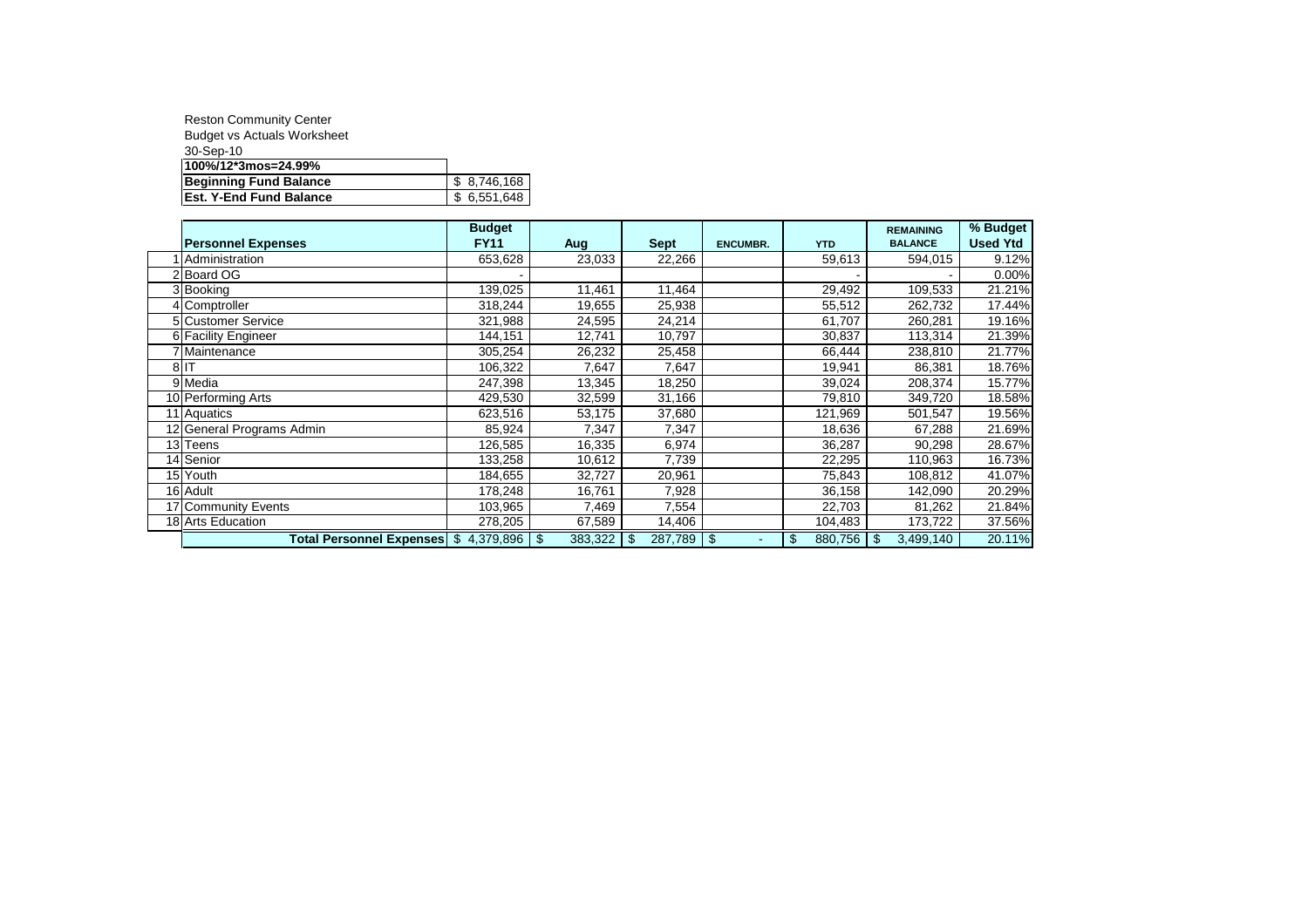| <b>Reston Community Center</b>     |              |
|------------------------------------|--------------|
| <b>Budget vs Actuals Worksheet</b> |              |
| 30-Sep-10                          |              |
| 100%/12*3mos=24.99%                |              |
| <b>Beginning Fund Balance</b>      | \$ 8.746.168 |
| <b>Est. Y-End Fund Balance</b>     | \$6,551,648  |

|                                         | <b>Budget</b> |                           |               |                 |             | <b>REMAINING</b>            | % Budget        |
|-----------------------------------------|---------------|---------------------------|---------------|-----------------|-------------|-----------------------------|-----------------|
| <b>Operational Expenses</b>             | <b>FY11</b>   | <b>Aug</b>                | <b>Sept</b>   | <b>ENCUMBR.</b> | <b>YTD</b>  | <b>BALANCE</b>              | <b>Used Ytd</b> |
| Administration                          | 158,921       | 3,210                     | 8,324         | 22,918          | 36,500      | 122,421                     | 22.97%          |
| <b>Board</b>                            | 59,000        |                           | 476           | 9,995           | 10,693      | 48,307                      | 18.12%          |
| 3 Booking                               | 103,294       | 7,076                     | 3,519         | 70,080          | 82,385      | 20,909                      | 79.76%          |
| 4 Comptroller/Customer Service          | 421,616       | 23,311                    | 14,169        | 124,381         | 185,003     | 236,613                     | 43.88%          |
| 5 Facility Engineer                     | 169,729       | 21,978                    | 5,616         | 15,874          | 41,491      | 128,238                     | 24.45%          |
| 6 Maintenance                           | 314,475       | 14,043                    | 15,833        | 123,367         | 167,259     | 147,216                     | 53.19%          |
| 7 IT                                    | 163,905       | 720                       | 19,258        | 4,383           | 25,816      | 138,089                     | 15.75%          |
| 8 Media                                 | 294,833       | 57,446                    | 20,339        | 38,021          | 123,605     | 171,228                     | 41.92%          |
| 9 Community Partnerships                | 135,000       | 40,000                    | 13,350        | 37,500          | 91,024      | 43,976                      | 67.43%          |
| 10 Performing Arts                      | 295,876       | 33,604                    | 32,331        | 77,380          | 165,285     | 130,591                     | 55.86%          |
| 11 Aquatics                             | 81,245        | 10,461                    | 14,379        | 16,298          | 43,181      | 38,064                      | 53.15%          |
| 12 General Programs Admin               | 6,850         | 778                       | 1,201         | 317             | 2,653       | 4,197                       | 38.73%          |
| 13 Teens                                | 123,660       | 14,518                    | 2,618         | 37,994          | 63,874      | 59,786                      | 51.65%          |
| 14 Senior                               | 86,450        | 493                       | 5,425         | 20,421          | 30,987      | 55,463                      | 35.84%          |
| 15 Youth                                | 110,130       | 6,686                     | 2,120         | 6,924           | 26,907      | 83,223                      | 24.43%          |
| 16 Adult                                | 107,663       | 6,949                     | 6,179         | 17,515          | 35,838      | 71,825                      | 33.29%          |
| 17 Community Events                     | 163,200       | 1,651                     | 14,091        | 21,192          | 81,907      | 81,293                      | 50.19%          |
| 18 Arts Education                       | 86,919        | 8,373                     | 3,261         | 20,077          | 34,915      | 52,004                      | 40.17%          |
| Total Operational Expenses \$ 2,882,766 |               | $\mathfrak{L}$<br>251,295 | 182,489<br>\$ | \$<br>664,637   | \$1,249,322 | $\mathfrak{s}$<br>1,633,445 | 43.34%          |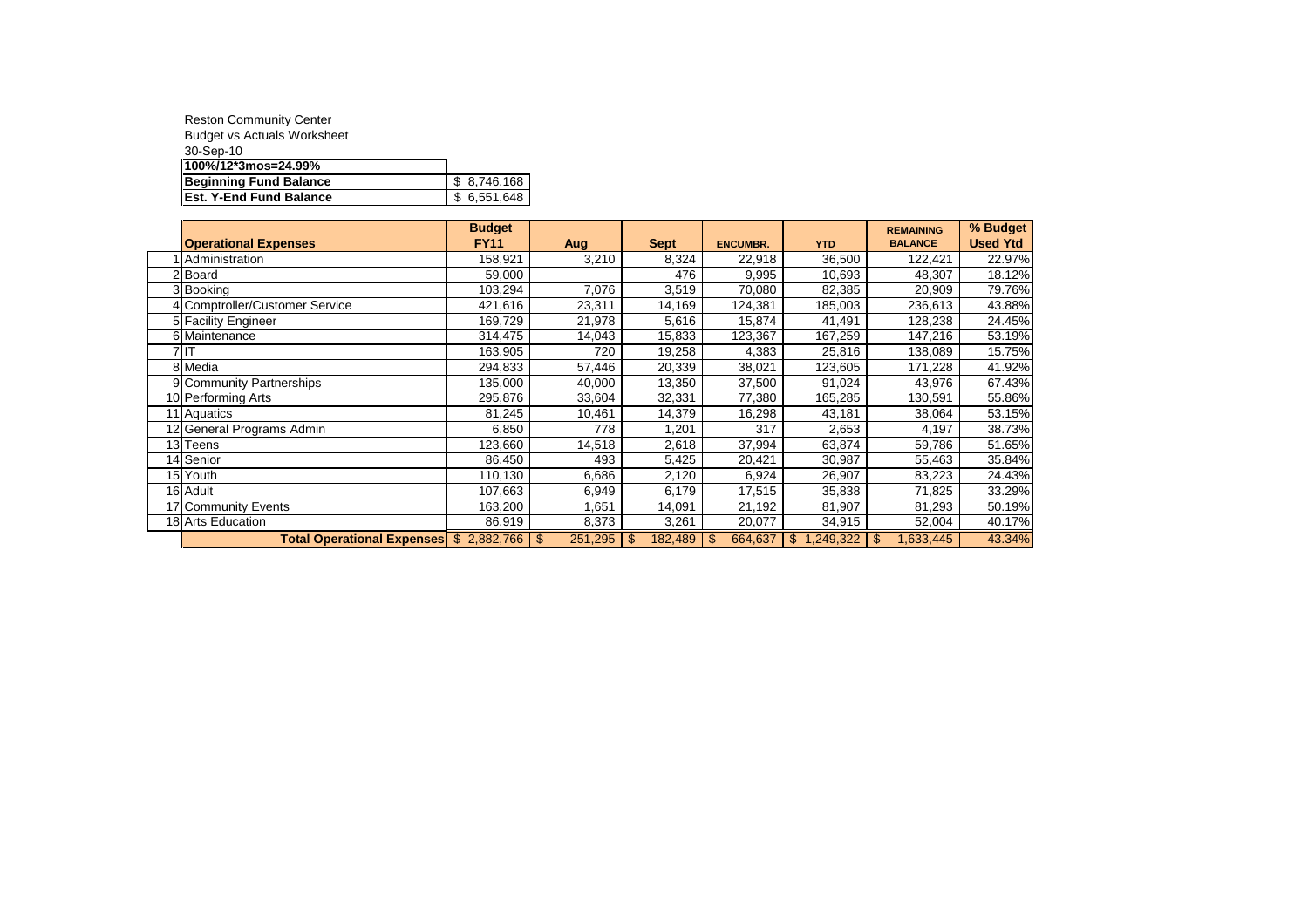| <b>Reston Community Center</b>     |             |
|------------------------------------|-------------|
| <b>Budget vs Actuals Worksheet</b> |             |
| 30-Sep-10                          |             |
| 100%/12*3mos=24.99%                |             |
| Beginning Fund Balance             | \$8,746,168 |
| <b>Est. Y-End Fund Balance</b>     | \$6,551,648 |

| <b>Budget</b> |                               |                                                              |                 |                | <b>REMAINING</b>           | % Budget        |
|---------------|-------------------------------|--------------------------------------------------------------|-----------------|----------------|----------------------------|-----------------|
| <b>FY11</b>   | Aug                           | <b>Sept</b>                                                  | <b>ENCUMBR.</b> | <b>YTD</b>     | <b>BALANCE</b>             | <b>Used Ytd</b> |
|               |                               |                                                              |                 |                | 541,656                    |                 |
|               |                               | 214                                                          |                 | 30,417         | 204,616                    | 12.94%          |
|               |                               |                                                              |                 |                | 42,000                     | 0.00%           |
|               |                               |                                                              |                 |                | 1,208,431                  | 4.07%           |
|               |                               |                                                              |                 |                | 500.000                    | 0.00%           |
|               |                               |                                                              |                 |                | 9.000                      | 0.00%           |
|               |                               |                                                              |                 |                |                            | 0.00%           |
|               |                               |                                                              |                 |                |                            | 0.00%           |
|               |                               |                                                              |                 |                |                            | 0.00%           |
|               |                               |                                                              |                 |                |                            |                 |
|               |                               |                                                              | \$.             | 81.742         | \$.<br>2,505,703           | 3.16%           |
|               | <b>Total Capital Expenses</b> | 541,656<br>235,032<br>42,000<br>,259,756<br>500,000<br>9.000 |                 | 2.102<br>2,316 | 30,203<br>49,223<br>79,426 | 51,325          |

Total RCC Expenditures  $\frac{1}{3}$  9,850,107  $\frac{1}{3}$  634,617  $\frac{1}{3}$  472,594  $\frac{1}{3}$  744,063  $\frac{1}{3}$  2,211,819  $\frac{1}{3}$  7,638,288 22.45%

003716 includes cost estimates for: ADA Door Enhancements Chiller CenterStage Floor HW Loading Dock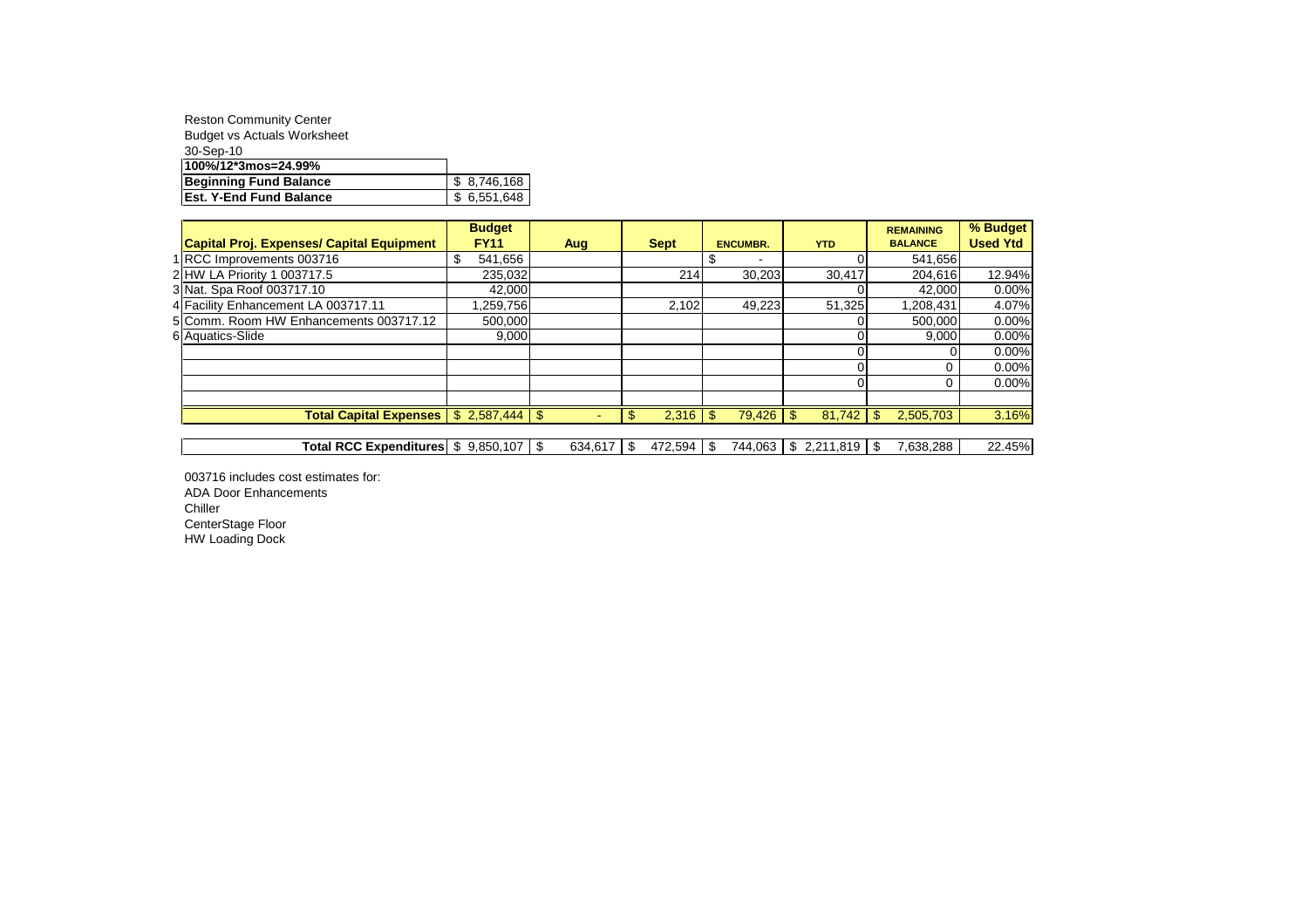#### **Revenue**

- 1. **Administration:** The Administration revenue budget shows combined tax, interest and facility rental revenues. To date, RCC has collected 44.70% of the estimated tax revenue, 76.40% of estimated Facility Rental revenue and 11.00% of the estimated interest revenue. Interest revenue is significantly lower than collections for this same period in the previous fiscal year due to lower investment performance and a smaller fund balance earning interest income.
- 2. **Performing Arts:** Revenue collection is very uneven depending on scheduled shows and their related box office revenue. The beginning of the year revenue results from ticket sales for the season as a whole. Given lowering of prices for SD 5, it is likely that revenue will underperform for the year as a whole. Revenue targets have been adjusted for the FY12 budget accordingly.
- 3. **Performing Arts Theatre Rental:** Revenue obtained in August/September relates to rent due from a significant Historical User for the previous fiscal year they were unable to pay on time. Theatre rental payments are typically made at the end of the fiscal year; revenue targets in future years will be adjusted for new rates, policies, and activity levels.
- 4. **Performing Arts Cultural Activities/Arts Organizations:** This is the revenue clearing line for the community arts box office receipts and payments.
- 5. **Aquatics Classes/drop-in:** Year-to-date revenue represents registration for fall programming.
- 6. **Aquatics Rental:** Year-to-date revenue represents natatorium rental fee for the fall (Masters).
- 7. **General Programs Administration:** This is not a revenue earning category.
- 8. **Teens:** Year-to-date amount includes summer (post July 1) and fall program revenue.
- 9. **Seniors:** Year-to-date amount includes summer (post July 1) and fall program revenue.
- 10. **Youth:** Year-to-date amount includes summer (post July 1) and fall program revenue, and Camp Goodtimes 2010 summer revenue.
- 11. **Adults:** Year-to-date amount includes summer (post July 1) and fall program revenue.
- 12. **Community Events:** Collected revenue represents vendor fees for the Reston Multicultural Festival.
- 13. **Arts Education:** Year-to-date amount includes summer (post July 1) and fall program revenue.

#### **Personnel Expenses:**

- 1. **Administration:** Administration's allocated budget is typically under-spent; funding provides for contingencies.
- 3. **Booking:** Personnel costs are in an appropriate range for the period of the year.
- 4. **Comptroller:** Personnel costs are lower due to a merit position vacancy.
- 5. **Customer Service:** Personnel costs are at expected levels.
- 6. **Facility Engineer:** Personnel costs reflect additional costs for an exempt position utilized to prepare for our Building Engineer's retirement in the fall of 2010.
- 7. **Maintenance**: Personnel costs are at expected levels.
- 8. **Information Technology**: Personnel costs are at expected levels.
- 9. **Media**: Personnel costs are somewhat behind the calendar as expenditures will fluctuate based on workflow.
- 10. **Performing Arts:** Personnel costs are at expected levels.
- 11. **Aquatics**: Personnel costs are at expected levels. Aquatics exempt staff hourly rates were evaluated and increased in FY10 to match industry standards.
- 12. **General Programs Administration**: Personnel costs are at expected levels.
- 13. **Teens**: Personnel costs appear higher than the benchmark as they reflect Road Rulz summer labor costs which occurred in July/August 2010. Road Rultz offerings increased in FY11.
- 14. **Senior**: Personnel costs are at expected levels.
- 15. **Youth:** Personnel costs appear higher than the benchmark and include Camp Goodtimes labor costs which occurred in July/August 2010.
- 16. **Adult:** Personnel expenditures are at expected levels.
- 17. **Community Events:** Personnel expenditures are at expected levels.
- 18. **Arts Education**: Personnel expenditures appear higher than the benchmark and include LARK/YAT summer labor costs which occurred in July/August 2010.